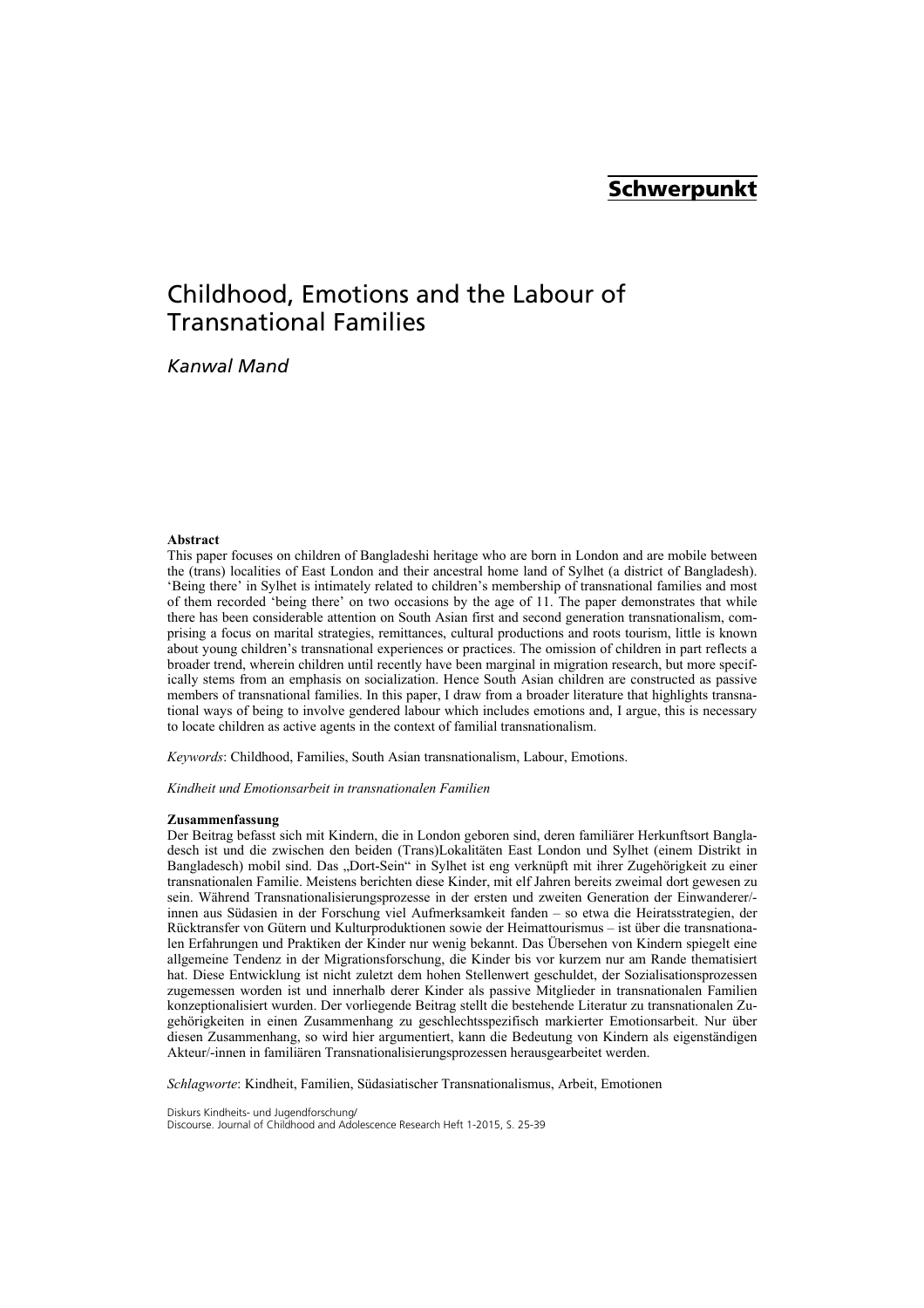#### 1 Introduction

A transnational perspective on movement allows us to explore the continuing social, economic and political ties that migrants maintain and create between 'there' (where they have left, the sending society) with 'here' (point of arrival, the host society) (cf. *Grillo/Riccio/Salih* 2000; *Vertovec* 1999). Such a focus on migration has been significant for understanding the lived experiences of individuals or groups such as families (cf. *Basch/Glick-Schiller/Szanton-Blanc* 1994; *Bryceson/Vuorela* 2002). Prior understandings of migration have failed to address 'the continuing interaction between migrants and their homelands and the importance of this interaction for successive migrant generations' (*Skrbis* 2007, p. 262). Rather than assume that familial ties dissolve as a result of migration a transnational perspective reveals that families are dynamic and responsive to being stretched across place (see various contributions to *Grillo/Gardner* 2002). In South Asia decisions about migration are said to occur in the context of the household (cf. *Gardner* 1995) and much of the emphasis has been on ethnicity and kinship for the creation and maintenance of transnational ties (cf. *Ballard* 1994). Furthermore, there is an increasing recognition of gender and the intersection with the life course for the experiences of transnationalism (cf. *Gardner* 2002; *Mand* 2005). A gendered analysis has been of enhanced significance given the emphasis in early studies of South Asian migration (reflecting an empirical reality), on South Asian male (labour) migrants, resulting in a marginalisation of women's experiences. Instead, there is now a more nuanced understanding for the transformation migration brings to gender norms and practices within families (cf. *Mand* 2002; *Mand* 2005; *Gardner* 2002; *Gamburd* 2000; for a broader overview see *Mahler/Pessar* 2001).

The focus on marriage migration (including rituals) (cf. *Mand* 2002; *Charsley* 2012), remittances (cf. *Gardner* 1995), and roots tourism amongst the second generation (cf. *Kaur/Hutnyk* 1999; *De Hanas* 2013) has been key for understanding South Asian transnationalism. Within this literature there has been a focus on different generations, namely in terms of cohorts (i.e. first or second generation) and ensuing issues such as intergenerational negotiations specifically around marriages, integration and settlement. Less attention has been paid to the ways in which children are involved in intergenerational negotiations, or their experiences of transnationalism. As *Levitt/Waters* (2002) argue the 'concept of transnational migration, and its theoretical elaboration, must grapple with the question whether it extends beyond the immigrant generation' (p. 3). Although, there is growing recognition in the wider literature on the role children play in familial migration strategies (cf. *Laoire*/*Carpena*-*Méndez/White* 2010; *Orellana* et al. 2001), South Asian children's experiences and practices have been non-existent (exceptions are *Gardner/Mand* 2012;  $Zeitlyn 2012$ <sup>1</sup>.

This paper draws from the experiences of 11 year old British born children whose parents are Bangladeshi and maintain transnational ties between east London, namely the borough of Tower Hamlets and Sylhet, a north eastern district of Bangladesh. The research sought to address the omission of children in South Asian transnationalism, bringing to the fore their experiences and representations, and to ask how these can contribute to theorisations around migration, diaspora and identities. The paper illustrates that despite their invisibility children are active members of transnational families and, argues for a focus on emotional labour to address them as actively engaging with 'transnational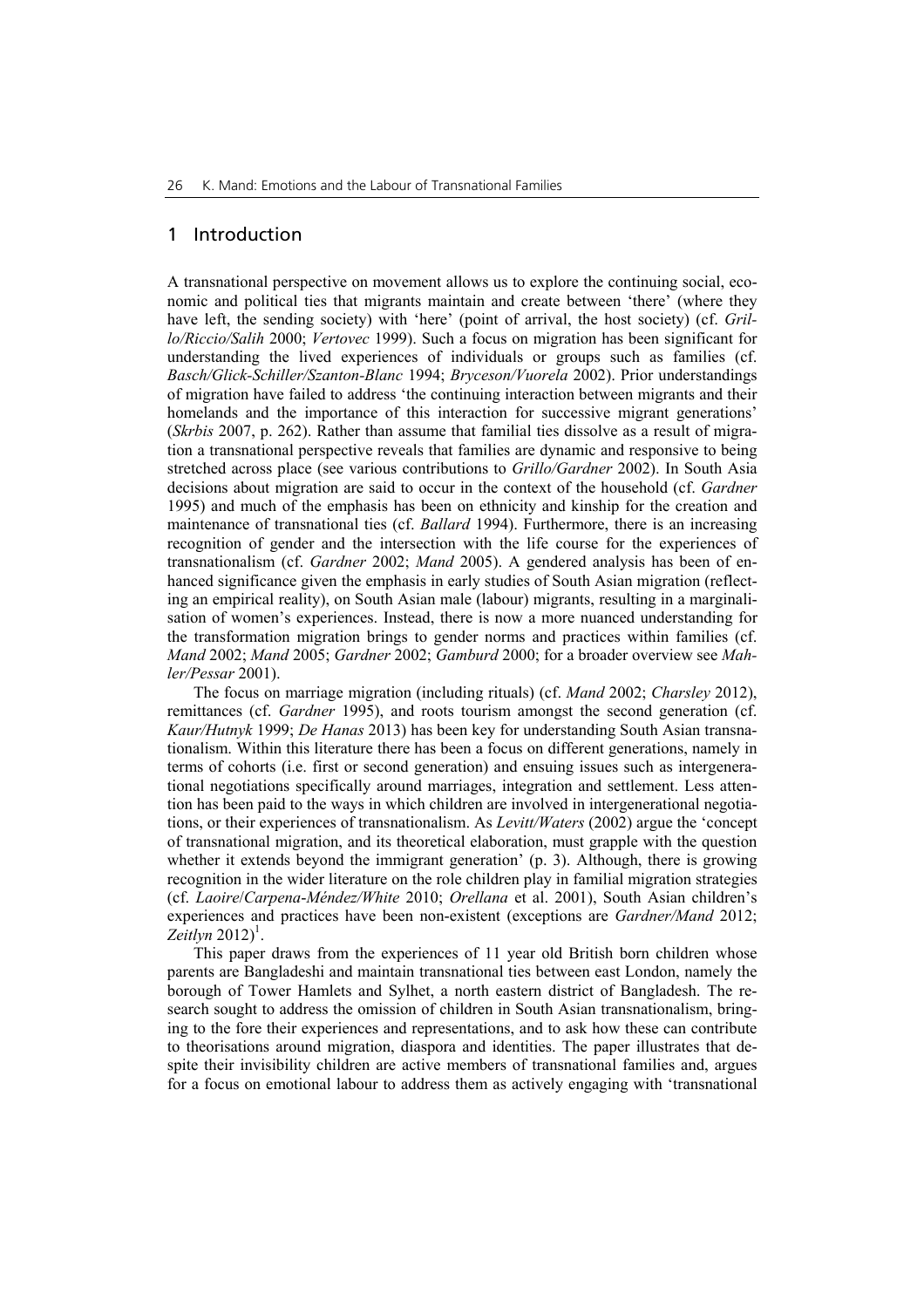ways of being' and 'transnational ways of belonging' (*Glick-Schiller* 2004). The paper critiques an overt emphasis on socialisation when addressing childhood mobility and suggests children are social actors whose emotional labour is an integral part of a transnational familial habitus. However, the degree and impact of children's agency in effecting change in the practices of familial transnationalism is difficult to claim, owing to their positions within Bangladeshi intra- and intergenerational norms and, as we shall discuss, their emplacement in schools on account of their British citizenship (cf. *Tidall/Punch* 2012). Nonetheless, the paper argues for a focus on the emotional labour performed by children to understand the nature of their agency as they actively invest in transnational families. The lens of emotions highlights power relations amongst transnational kin networks within which children experience transnational mobility and the significance of wider socio-economic inequalities between London and Sylhet (cf. *Gardner/Mand* 2012; *De Hanas* 2013).

## 2 Locating childhood and emotions

Emotions can be approached through several lenses; they can be seen as embodied or discursive. The emphasis can be on materiality and on the role culture plays (cf. *Lutz/White* 1986). Emotions are a way through which we can explore agency and rather than assume they are by product, emotions 'involve an active engagement with the world and intimate connection with self and culture' (*Williams/Bendelow* 1998, p. xvi). Constructs of children as irrational, being driven by emotions, as unruly and necessitating control lends itself to locating them as being closer to nature, in stark contrast to 'adult' rationality (*Williams/Bendelow* 1998). Notions about childhood based on nature were popular during the era of Romanticism, which followed and were in contrast to Puritanical depictions of children as morally corrupt (cf. *Montgomery* 2003). Emotions are at the base of dualist constructs about childhood; for example Dionysian children are considered as unruly, devil like, irrational and emotional, whilst Apollonian children are, angelic, innocent, contained and emotionally stable (cf. *Jenks* 1996).

Locating social constructions about childhood is key feature of the 'new social studies of childhood' paradigm, wherein childhood was re-conceptualized as a social and discursive construct, the experience of which is embodied according to space and in which children are active agents (cf. *James/Prout* 1997). The emphasis on children as agents had been an important intervention, however there have been calls to address how, where and to what effect can we understand childhood agency (cf. *Tisdall/Punch* 2012). Drawing from *Mayall's* (2002) work, we can note that there is a distinction between an actor who simply can do something and an agent, whereby the latter's actions brings about a *difference* in negotiation with others. *Tisdall/Punch*'s (2012) review outlines varying suggestions for understanding childhood agency in a more nuanced manner. These include addressing agency as part of a continuum, as dynamic, as constrained (much like adults) and how perceptions about agency are contextual. As we shall see, children are active through emotional labour although the overarching socialization framework within which their experience of familial transnationalism is understood overshadows their agency. At the same time, emotions are an important aspect of familial life, and are a 'constitutive part of the transnational family experience itself' not least owing to the 'existence of emotional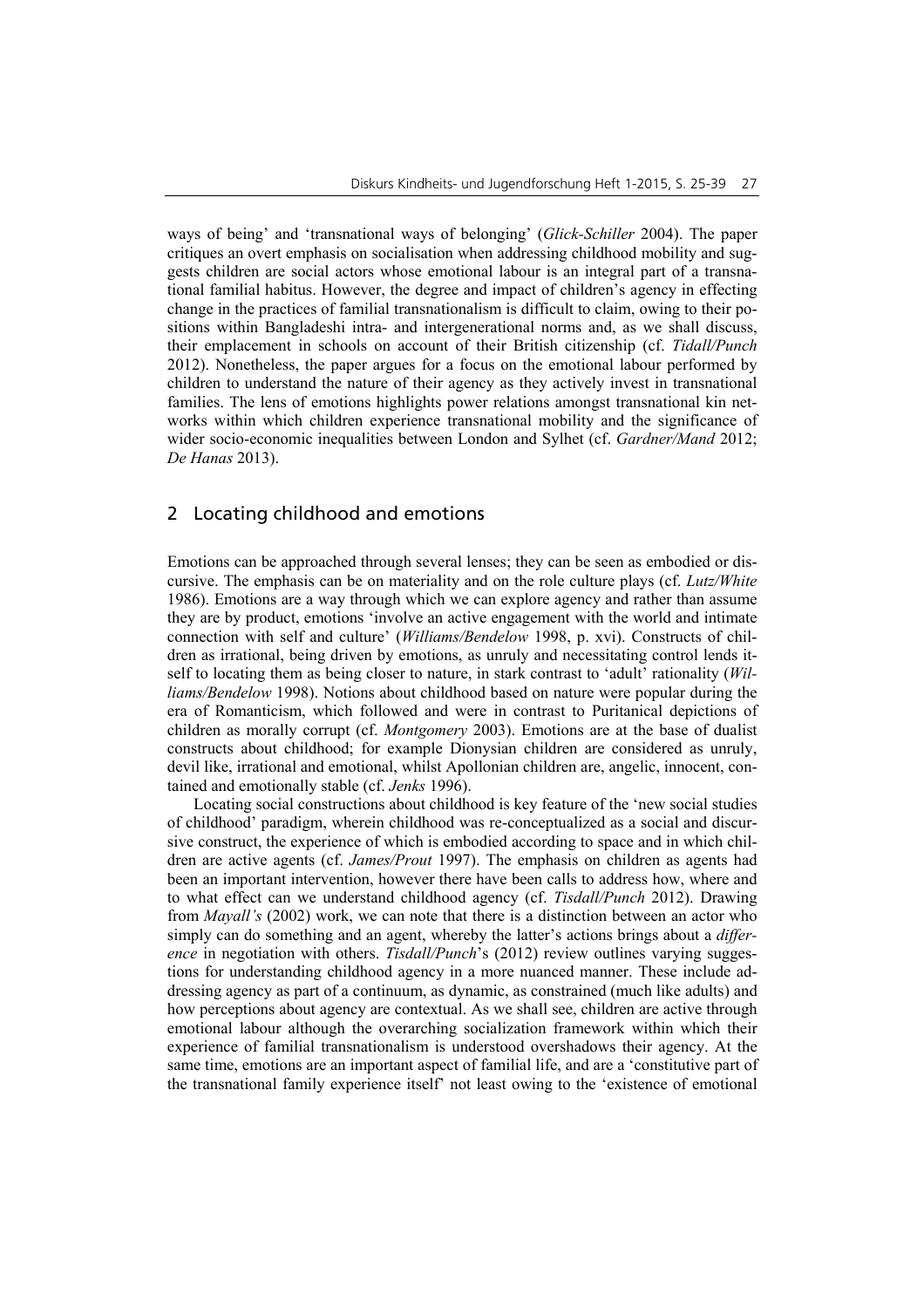ties that inevitably link families' across geographic place. Transnationalism 'is a process that dissociates [and reunites] individuals from their family and friendship networks, as well as other socially significant referents *that have strong emotional connotations*' (*Skrbis* 2008, p. 236, emphasis mine). Nonetheless, there has been no dedicated exploration of understanding childhood and emotions in the context of migration (cf. *Murray/Mand* 2013). By locating children as active agents and moving away from addressing emotions as part of an inherent unconscious nature posits children as sentient actors. The sentient actor is responsive, emotional, alert and dynamic (cf. *Hochschild* 1975).

### 3 A note on methodology

The research took place over the course of three years in the London borough of Tower Hamlets where large numbers of Bangladeshis reside, amongst whom there is a higher than national average number of children (cf. *Population Key Facts* 2013). Access to children was through a primary school, and initial contact occurred when they were approximately eight years old. Of the forty eight children in the cohort 90% were of Bangladeshi background. With the exception of two, all the children of Bangladeshi heritage were born in London and most recorded having been to Bangladesh twice by the age of ten. One of the aims of the research was to develop creative and innovative ways of conducting migration research, and the broader ethos of the research design was to be child centred (cf. *Mand* 2011).

A host of research methods were deployed over the course of time, starting with observations in the classroom and mapping and ranking activities with the children in the playground, to more formal semi-structured interviews, diary writing, and arts based participatory methods by the end of the project. Participatory research practices have their basis in the field of development studies and aim to be more inclusive, hence the approach relies less on scribal and more on representation (using accessible materials in rural areas like sticks, beans) and in this research children undertook artwork (cf. *McTaggart* 1997). With regards to children this approach has been increasingly popular given the emphasis on child rights enabling children's 'voices' (i.e. *United Nation Conventions*; *Tisdall/Punch* 2012). Ideals inherent within participatory approaches and giving 'voice' were problematic during this research (cf. *Mand* 2011). As part of this research, alongside the lead researcher, the children also worked with two practicing artists producing art work of both a two and three dimensions which was then exhibited at the local Museum (cf. *Mand*  2011). Owing to the different methods used over the course of the research, we generated visual, scribal as well as oral data. For the purposes of this paper, children's interviews were analysed thematically and close attention was paid to the descriptions of, and sentiments about being in Bangladesh.

#### 4 Legacies of familial transnationalism

There is a historical precedent amongst Bangladeshis of maintaining familial ties between London and Sylhet. Prior to the 1980s, pioneer male migrants took up employment in the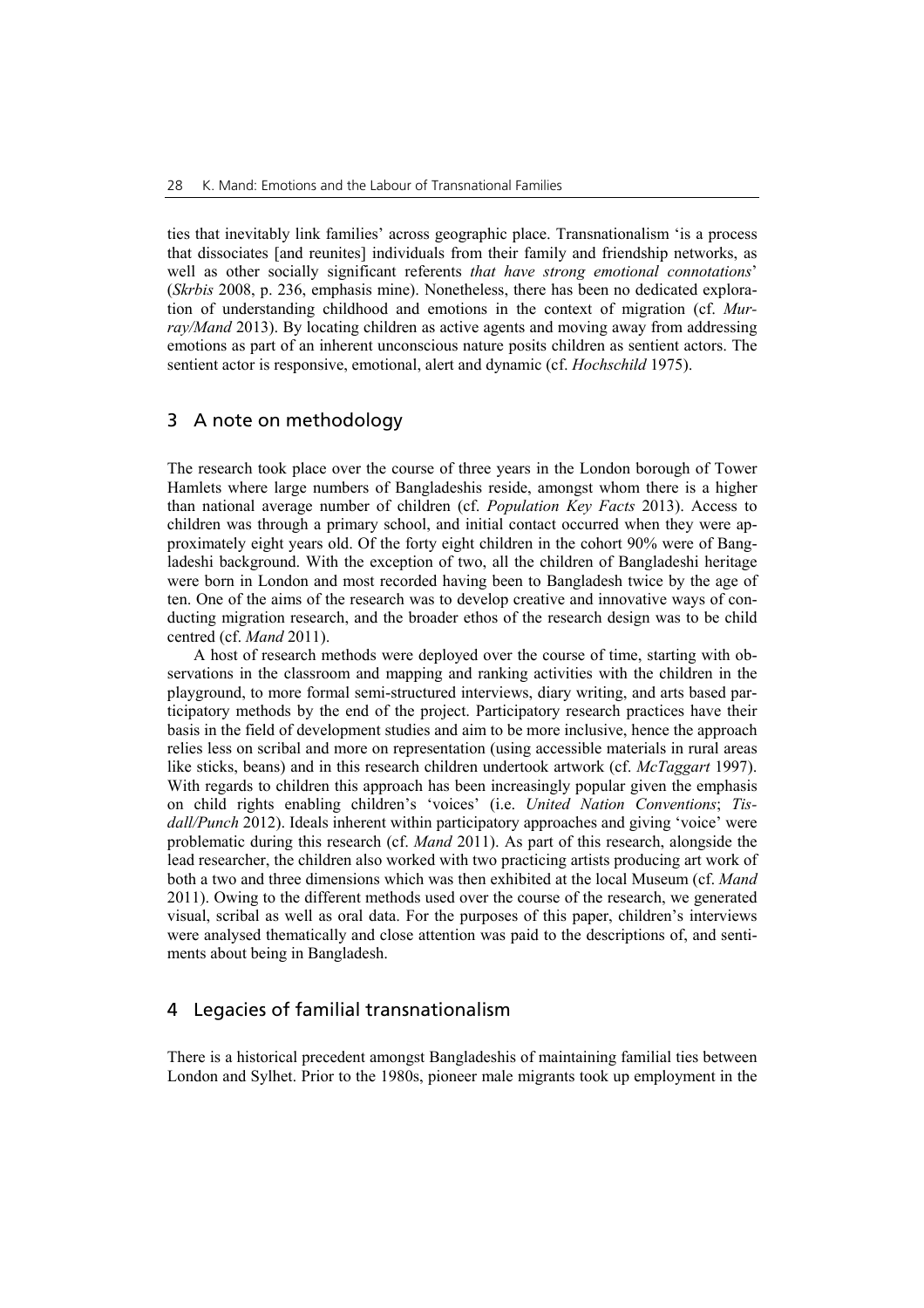UK leaving behind wives and children, all the while maintaining social relations through visits and sending remittances (cf. *Gardner* 1995). At the same time, wives left behind sent pickles and homemade food stuffs that symbolically connected male migrants to the nourishment of 'home'. Amongst the first generation, geographic places were thought of as imbuing particular capitals. Hence *desh* loosely translated as 'home' referring to Bangladesh where the male migrant would ultimately return, held spiritual capital whilst *bidesh* (England) was where economic capital could be gained (*Gardner* 1993). Amongst this generation it was male migrants who moved between England and Bangladesh, the former place being thought of as not suitable for women and children on account of perceived moral dubiousness. By the late 1980s, the process of family reunification in the UK, amongst the Bangladeshis was underway leading to the establishment of a second generation (cf. *Gardner* 1993, 1995). Broadly speaking, generational cohorts can describe migrants and their descendants (cf. *Rumbaut* 2004). For example one can identify the 'first' generation as Bangladeshi men who arrived as economic migrants when Britain was experiencing an economic boom and their offspring as second generation. However, the notion of generational cohorts does not reflect the reality of Bangladeshi transnationalism. For example, many of the children, from this research, recorded one or both parents to be born (and raised, indeed the second generation) in the UK, whilst a few stated one parent as a first generation migrant to the UK.

All bar a few, of the children had been to Bangladesh as part of familial visits, which are carefully planned for events requiring considerable material and social resources (cf. *Gardner/Mand* 2012; *Zeitlyn* 2012). Visits made to family members in Bangladesh involve attending a variety of events such as wedding and religious festivals, and visiting kin in different parts of the district. In some cases, children described cousins in London being in Bangladesh at the same time, underlying the different functions, literal and symbolic, that visits entail (cf. *Olwig-Fog* 2002 for a Caribbean account). From a parent's point of view, visits are necessary for they provide opportunities for acculturation and developing familial bonds, as one mother Rashida, explained in relation to her 10 year old son:

'I want him to know his granddad, his aunties and uncles … they are all there … [if in] ten years' time … he wants to do something for himself and he thought maybe [an] investment in Bangladesh … he needs to be able to talk because he doesn't really know his way around in Bangladesh'.

#### 4.1 Intergenerational differences and feelings about a place

We have heard how amongst an older generation of Bangladeshi migrants, the *desh* has been constructed as a site of spiritual substance. In contrast, children's accounts illustrate both Bangladesh and London to be part of 'home' and a key factor is the social relationships that glue home (and by extension belonging) in both places (cf. *Mand* 2010). A significant aspect of children's accounts about being in Bangladesh was the leisure activities that 'being there' afforded them. These include being able to play out in fields, shopping as well as trips to tourist sites and fun fairs (cf. *Mand* 2010; *Gardner/Mand* 2012). While there are differences in how children relate to place, the family is an important mode through which they envisage their relationship to place. Some of this was apparent in my observations of and interviews with Mad Max<sup>2</sup>.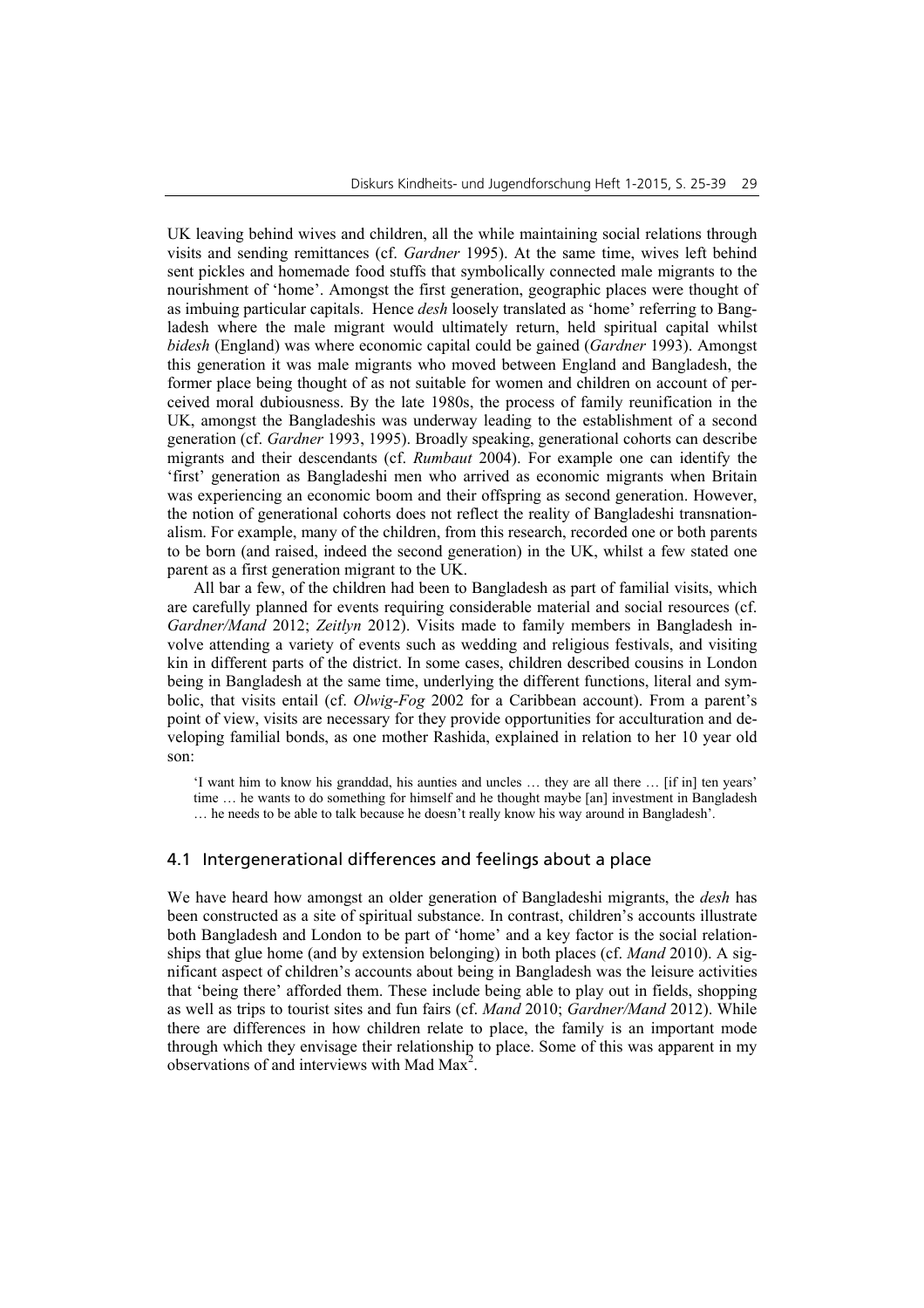Mad Max's father migrated to London following his marriage to a British born Bangladeshi woman. His memories of 'being there' are infused with memories of the past and activities undertaken whilst on visits to the 'homeland'. One such visit was filmed on Digital Video Device (DVD) and shown to me when I went to visit Mad Max at his London home. The DVD depicted a feast that was held in honour of their return to Sylhet and several members of the extended family were said to be present. The father pointed to an adjoining piece of walled land next to the family homestead, which he described in detail and his hopes to construct a new house upon it. As I watched the video with the adults (parents), Mad Max went to his room periodically returning to see what we were doing. When I asked what he thought of the video he mentioned the bathing pond and street dogs, and his sadness at the death of one of the dogs.

Different experiences of place are apparent between Mad Max and his father, and yet Bangladesh is framed in familial terms, albeit possibly invented as this account by Mad Max about a picture of a waterfall (in Bangladesh) suggests:

Mad Max: My dad's been in a waterfall, …but I never went there.

I: No? How do you know your dad's been?

Mad Max: Ah, there's a picture of it.

I: What, is it a waterfall like this?

Mad Max: Yeah. It's a waterfall like that. There's a little rock there. He's standing on the rock.

'Being there' is necessary for Mad Max's parents as it presents an opportunity to reconnect and to make present day investments, while in the case of Rashida it is for future social and material investments. Paying attention to children's accounts, however, highlights 'being there' as raising emotional states and these need to be read in light of parental expectations of connectivity. In the espousals of parents, children are expected to follow familial practices and it is within such constrains that their agency, as expressed through feelings needs to be addressed. As we shall see through Tamana's account (below), strong feelings exist about the different kin networks in the context of local and trans-local hierarchies within which children are moving. Additionally, 'being there' also raises emotions about being in and out of place based on the environment. Following Tamana's explanation the paper addresses the labour involved in familial transnationalism often spoken about in terms of 'adult' practices, which nonetheless is performed by children through emotional investments. Another example of this is the expectation that being in Bangladesh will mean that children will learn to communicate appropriately and the underlying assumption that they will maintain future connectivity between 'here' and 'there'. The labour performed by children to acquire the right cultural and social capital to be part of a Bangladesh transnational habitus (cf. *Zeitlyn* 2012) is immense. This is overlooked as visits are naturalized to be part of their socialization as children. Let us turn to what we know about children's visits so far.

#### 4.2 'Being there' and ambivalence

*Zeitlyn's* (2012) focus on 'the visit' by children from north London to family members in Bangladeshi, is described as a period when children are socialized into a transnational habitus, albeit one that is gendered. *Zeitlyn* (2012) observed the encouragement of girls to be with other female kin, to learn traditional cooking practices and the ideals of Bangla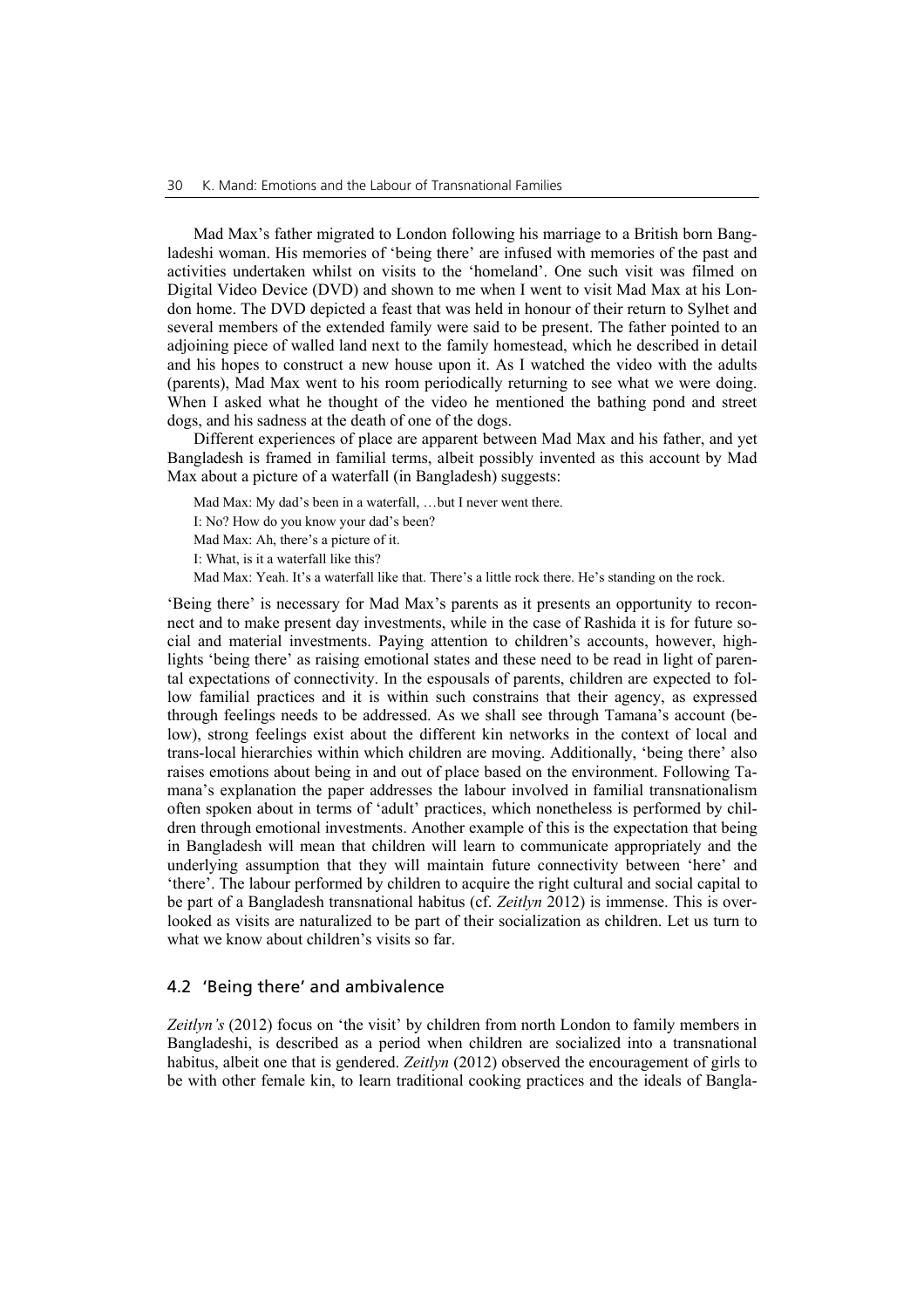deshi womanhood. During these visits *Zeitlyn* (2012) suggests children learn 'what being Sylheti means; the extent to which they accept or resist socialization…varies…. Their disorientation and unease in Bangladesh creates ambivalent reaction to aspects of their visits' (p. 954). Ambivalence is a key motif in Bangladeshi ways of being, and telling troubles (cf. *Wilce* 1998) and as *Gardner* (1993, 2002) suggests is a part of the cultural contradictions of Bangladeshi transnationalism. For children, *Zeitlyn* accounts that ambivalence is a result of the limitations of their London based cultural capital in Sylhet, leading to bafflement and discomfort in 'being there'. Nevertheless, *Zeitlyn* underlines that through repetitious instructions on how to behave, the gendered emplacement of children within particular spaces leads them to 'learn to value and exchange correct forms of capital in the British Bangladeshi social field' (*Zeitlyn* 2012, p. 963). Whilst *Zeitlyn* (2012) draws attention to emotional experiences, notably children's discomfort leading to ambivalence, the overarching framework of seeing the visit largely as socialization fails to unravel emotions that make up children's ambivalence, and which reflect the nature of transnational familial ties. Indeed, one of the key aspects of 'being there' is the expectations on children to hold positive regard for family members located in Bangladesh. In the proceeding section I explore children's placement within trans-local networks governed by kinship norms, which form the context of them 'being there'. I suggest that a closer consideration of emotions brings to the fore the significance of structural (social and economic) constraints, through which we can explore the nature of children's agency in transnational families.

Like adults children are part of transnational families within which actors 'work out the nature of their relationships to other family members'. These relationships are inherently dynamic as there is a 'continual revision of one's role and family identity through the individual's life cycle' (*Bryceson/Vuorela* 2002, p. 15). Transnational familial ties 'aim at welfare and mutual support and provide a source of identity', but are nonetheless operating within power relations based on gender and generation (cf. *Bryceson/Vuorela* 2002, p. 7; *Gamburd* 2000; *Mand* 2005). Viewing families as being made up of positioned members according to gender and generational norms, which also alter owing to transnationality, brings to the fore the power dynamics in the 'inner workings' of families (cf. *Bryceson/Vuorela* 2002).

As part of transnational familial workings, visits children make are to maternal and paternal kin who more often than not live in different localities within Bangladesh. The eminence and numbers of maternal or paternal kin is dependent on the specificity of familial migration histories. In some cases, it was clear to see that children spent time with a particular parent's kin, in Bangladesh, as there were no counterparts from the other parent. On the whole, however, children spoke of visiting (at times in a confused manner) two sets of kin (maternal and paternal) and the experiences of being with these different groups of kin were not uniform. For example, Tamana, spoke about three visits she had made to the village in Sylhet, where she has an Uncle (father's younger brother) and his three sisters. During these visits less time was spent with her mother's sister (who lived at a distance from her father's kin), while other members of her mother's family (her grandmother, grandfather, three aunts and one uncle) live close to Tamana's home in Tower Hamlets. The majority of her time, in Sylhet, was spent at her uncle's house consisting of two rooms where her uncle, his wife and children lived alongside two aunts (father's sisters). Tamana described the living situation and social relations in the following manner: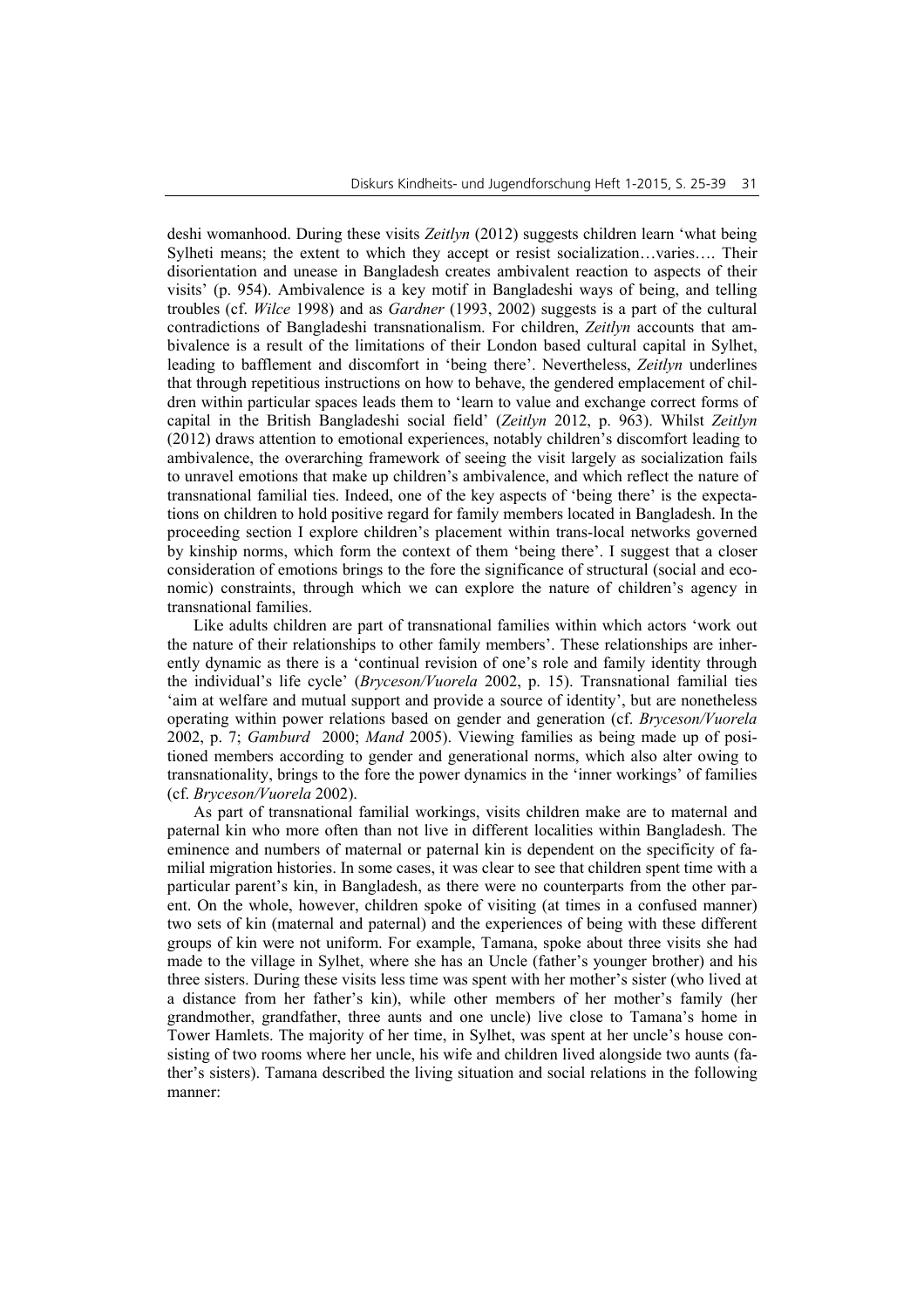Tamana: Yeah a corridor. If you go through the corridor you'll see a big, big room and then there's a bed there, a bed there and then my dad's sister sleeps there and my other dad's sister sleeps there. They are my dad's sisters and poor ... very poor. The first one ... she was really poor and the next one, she's all brown and she's really, really poor too. The other one is a little bit poor and we went to their house ... cos we never went to my other one [third sister's house] ... he's [third sister's husband] is really black!

In contrast, Tamana said 'if you go to my mum's sister's house ... if you go to that house you might get lost ... there are so many rooms inside the house ...' The (maternal) aunt's house has fewer residents, with only a quiet and accomplished teenager residing there, in contrast to her (paternal) uncle's home where there are many cousins who are 'rude and one day they gave [them] bad food and then we had tummy aches'.

Tamana's experience highlights children's transnational visits to involve movement between different socio-economic statuses within and between trans-localities. For example, between London and Sylhet children move between different socio-economic realities owing to wider global economic inequality. Therefore, in Sylhet they are part of an elite group referred to as *Londonis* on account of their access to what London represents (materially and symbolically) whilst in London they are members of the city's poorest communities (cf. *Gardner/Mand* 2012). At the same time, this is replicated within a locality (Bangladesh) moving between kin who in turn hold different socio-economic positions. For example, Tamana's description of one of the aunts and her husbands as 'really black' depicts them as impoverished while reference to skin colour (perhaps) implies them to be labouring under the sun. A socio-economic perspective on the visit enables an analysis of Tamana's feelings about being in, and part of, different houses and social relations which translate to being upset, hurt and bewildered. Furthermore, being on the move between an impoverished uncle's home and an affluent aunt is resented as the Bangladeshi norms of patrilocal residence mean she spends the majority of her time begrudgingly at her uncles (father's brother). The discomfort and unease that gives rise to ambivalence about 'being there' is based on incongruities of place and people relative to what the ideals of transnational families are. A focus on visits as a time for socialization, whilst a truism in that children are instructed into language and ways of engaging with the world, nevertheless should not preclude analyzing this in the context of adult- child power relations (cf. *Alanen* 1988) and one could add relations amongst trans locally and nationally located kin.

Therefore, aunts and uncles (adults) who one 'must' love and respect are experienced with suspicion (of making *Londoni* families ill) and disdain. It is the senses (feeling ill) which are the 'generators of affect, whether through interactions with the environment or other people' (*McKay* 2005, p. 78), that inform children's emotions. This can be as a result of the physical discomfort associated with travel (ear ache; upset stomachs), being in a particular geographic environment (heat, dust, dirt, space) or on the technical aspects (loss of passports, overweight suitcases (cf. *Murray/Mand* 2013). Moreover, in children's accounts of mobility the senses are elevated and these are relayed through emotions about space and place (cf. *Murray/Mand* 2013). Furthermore, the trope of bodies is significant in Tamana's account suggesting a closer examination of the connections between senses and emotions in children's account of transnational families (cf. *Mand* forthcoming). When asked the question as to where she felt rich or poor, Tamana's response exhibited anger and frustration at the nature of transnational kinship practices: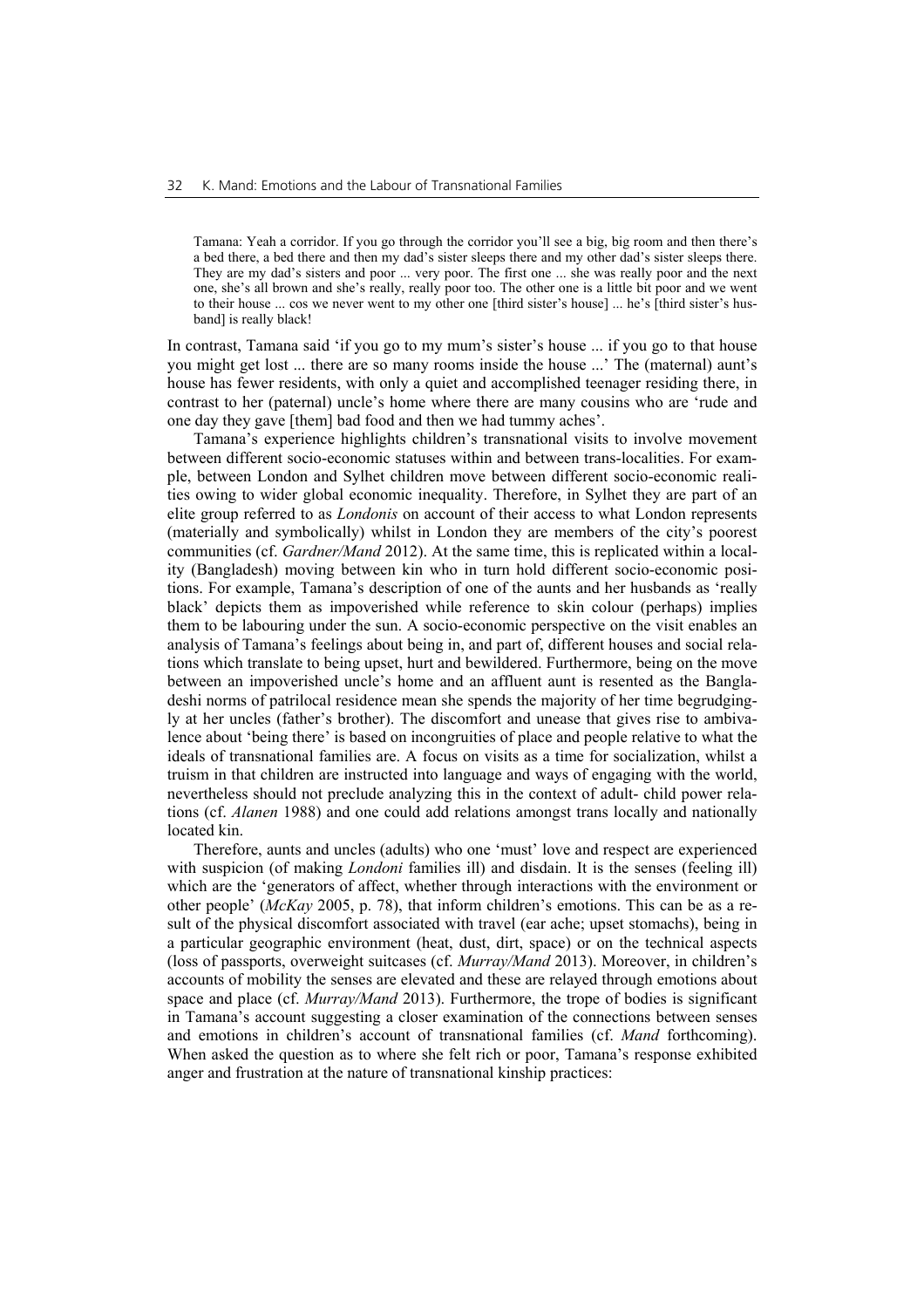I: So why are you poor in Bangladesh?

I: Who do you feel close to in Bangladesh, who do you feel is very important to you there? Your aunt?

Tamana: Yeah my aunt ... she is very kind to me and when I was sick she always feeded me because my mum went to Sylhet and everybody went there and me and my little sister, we were in her house ... I didn't want to eat and then my mum said 'Keep her safe'

I: She kept you safe?

Tamana: Mum trusted her ... that's her sister.

Getting ill is an experience of being in Bangladesh, for Bangladesh is so poor that even the rich get poor. However, Tamana links poverty to bodily depletion, through the demands of kin (in Bangladesh) for money and by extension nourishment. There is a cost of the geographic inequality within which children are mobile, comprehended through the senses which make local kin 'immune to 'bad food' in contrast to making them (from London) become poorly. In their study of a transnational family reunion, based on the account of Marcela (who is one of the authors), *Ramirez/Skrbis/Emmison* (2007) draw attention to positive emotional experiences in visiting kin living in the diaspora, due to the relative socio-economic equality in migration destinations. This is in contrast to the reunion in El Salvador, the 'home land' where the emotional dynamics of visits are uncomfortable owing to socio-economic structural factors that 'shape(d) the course of interaction' amongst family members (*Ramirez/Skrbis/Emmison* 2007, p. 427; *Svasek/Skrbis* 2007).

## 5 Emotional work and labour: Children's investments in transnational families

A distinction is often made between child labour and child work, the latter denoting activities that are considered domestic tasks and are non-hazardous (cf. *James/Jenks/Prout* 1998). Explorations about childhood labour tends to be predominantly on their labour in the public sphere as workers in the global South, where children are often perceived to be exploited. Child labour more explicitly, denotes that children have an exchange value (cf. *Hochschild* 1983); although at times there is a slippage between their work and labour (for example see *Unicef* 2014). Drawing from the literature on child labour is useful because, as critics point out, the notion that child labour in the global South is exploitative per se, and the need to abolish it, presents a legitimate arm for interventions by the global North. These interventions are based on a construction of childhood as a period of vulnerability and dependency (*Morrow* 1996; *Nieuwenhuys* 2010). Furthermore, *Niueuwenhuys* (1996) highlights that the interventionist agenda negates children are active agents and draws them into dependency on the State and the family.

Dependency on the State and the family is a feature of childhood in England, where since the late  $19<sup>th</sup>$  century children's presence has shifted from the factory floor to the classroom. Historically, the growth in technological advancements in the textile industry, where children were employed, fused with changing ideologies about childhood. In par-

Tamana: Because Bangladesh IS poor and ... every time we have to be poor ... sometimes in London we are poor because Bangladesh people ... they just ... if their uncle is very stupid ... he says to me ... NOT me ... my dad ... 'Give me money, give me money, I want to make more houses!' We don't like that. When we give all that money they just eat it all'.

<sup>[...]</sup>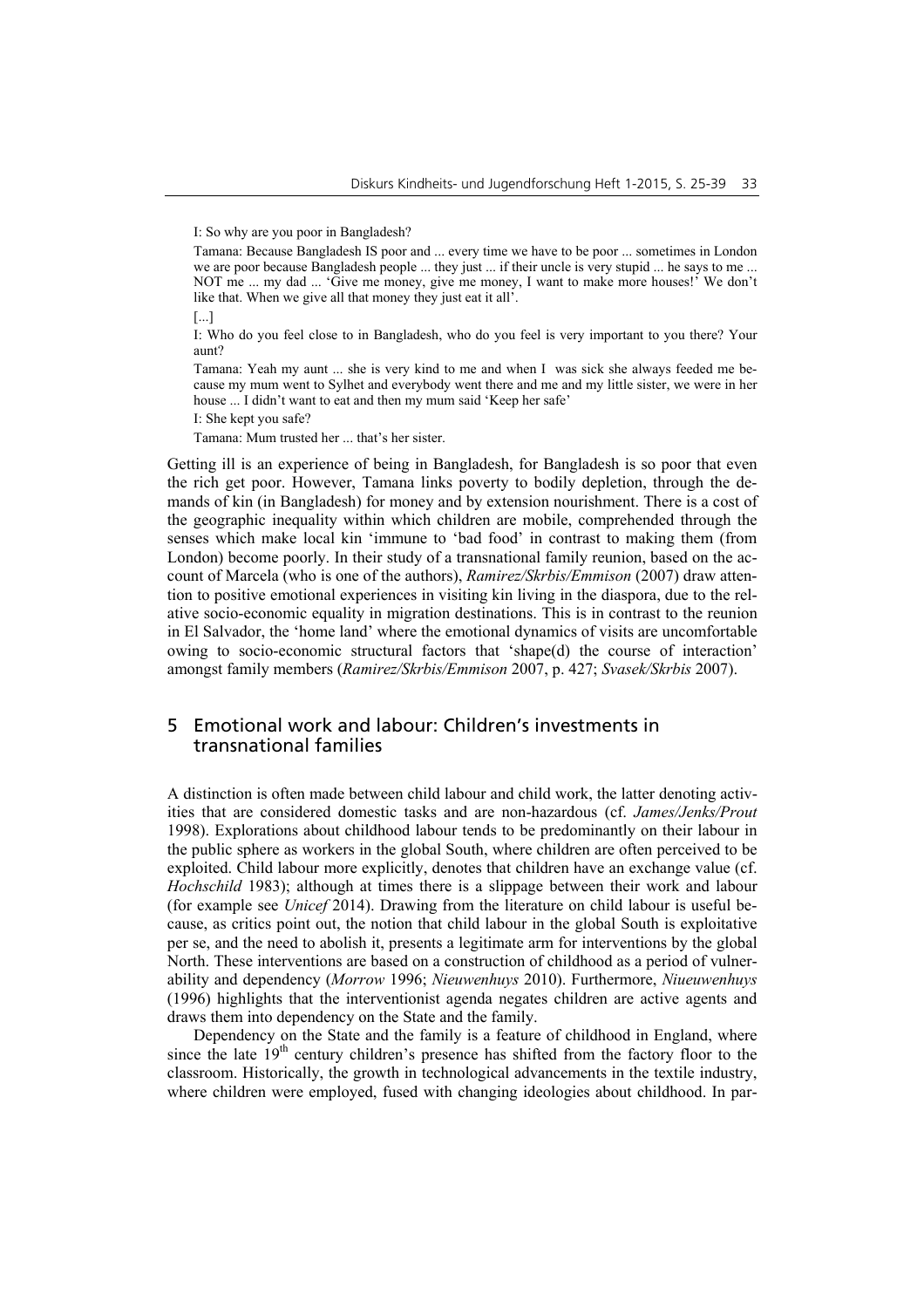ticular children, and especially working class children, were positioned as needing civilizing best achieved through schooling (cf. *Morrow 1996*). Today, in the UK, attending school is compulsory and a plethora of legislation exists nationally to regulate children's employment, with local bylaws governing the hours, conditions and places of work suitable for children. The overarching context for children is school, which as *Bendelow/Mayall* (2002) suggest are spaces that regulate, survey and aim to civilize children into adult agendas within which children learn to become productive citizens of a nation. The movement away from factory to classroom excludes children from gaining access to economic resources and related agency, and over time adults have 'become their [children's] protectors and nurturers and they have become our primary love objects, our human capital and our future' (*Jenks* 1996, p. 4). Hence, whilst their labour in the public sphere of factories is defunct in the global North, children's labour in spaces such as schools and families is unrecognized. This oversight is bolstered by the dominance of the socialization thesis which relates to childhood as a vulnerable phase and, children as passive receivers, hence the flow is from adult to child. As a result little attention is paid to children as 'love objects', performing for the emotional satisfaction of adults or at the very least recognition of the interdependency between adults and children (cf. *Alanen* 1988).

These constructions around childhood mean that children are 'emplaced' socially and physically according to notions of suitability decided by adults (cf. *Olwig-Fog/Gullov*  2003). In the global North children are legally emplaced in schools or families and these in turn determine what childhood is and what children can do. The notion of emplacement aids our understanding of the relationship between children's labour and citizenship, as it structures children's ways of being transnational. For example, children's emplacement as British citizens in British educational institutions means an emphasis on learning in the context of school. Hence travel to and from places (Bangladesh) occurs within particular windows of time. Not adhering to local authority rules concerning term-time absenteeism led, in the case of one child following an extended visit to Bangladesh, to losing his place at the State run school.

In the following section I explore how we can look at children's labour on account of them being emplaced in institutional contexts such as the workplace, schools and families. Although there is a wider literature that explores domestic work as labour (cf. *Oakley*  1974), the ideological underpinnings of what childhood is, makes children's domestic labour invisible. *Morrow* (1996) explains that children's work in the domestic sphere in the United Kingdom, consisting of cooking cleaning and care work, is negated as a result of the dominant perception that they are dependents. Instead, through her analysis, *Morrow* (1996) illustrates there to be interdependency between adults and children in familial life. Furthermore, she notes that although feminists highlight the gendered implications of domestic work, whereby girls perform tasks indoors and boys outdoors, the emphasis tends to be about role learning, rather than the actual (physical) labour and contribution children make (cf. *Morrow* 1996).

Let us now turn to an example of children's labour within transnational families:

Nasreen: 'he's my, he's a new born baby and, and I want to meet him and I always want, I always love Bangladesh and my mum said we might go in the summer holidays ....when I go cause like, we need to see the baby and we have say, to see everyone there and, and, and I need to see my grandma cause she's really ill…? [she will take him her] favourite little teddy bear and give it to my, the ba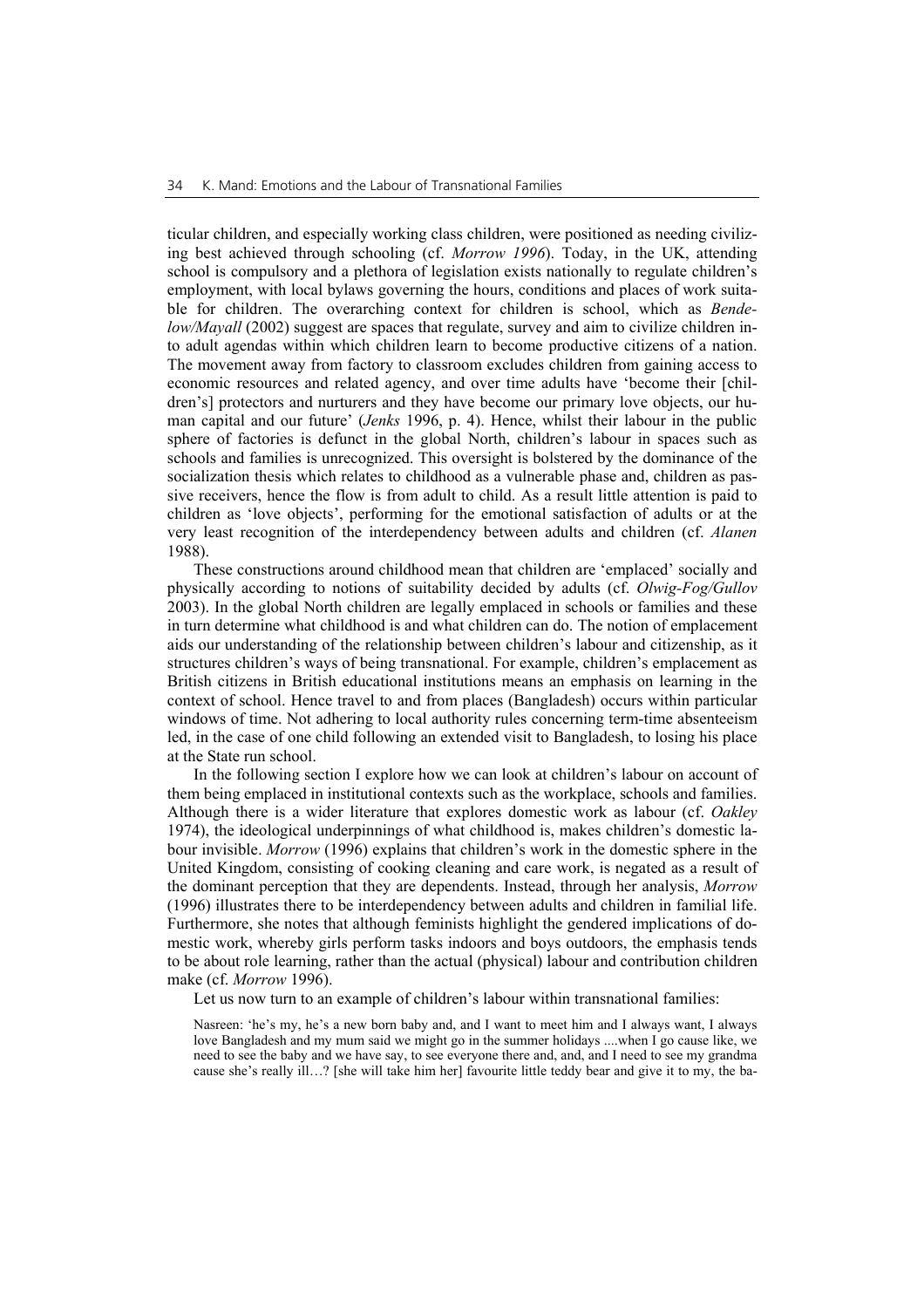by, the new born baby…he might like it… [when] he grows up, he can come when he gets married, when, he'll come and visit me, in London'.

The labour that children like Nasreen, Tamana and Mad Max perform are based on feelings which, as *Hochschild* (1975) suggests, occur within rules deemed normative and appropriate and which are frames of expression targeted for particular (political) ends. Nasreen's account of being part of, and apart from, family members induces feelings of longing and expressions of care appropriate for her gendered identity and age (gift of a teddy bear). Nasreen's feelings can be approached through the lens of 'language socialisation' which is common practice in Bangladeshi villages and 'stresses the active role of novices [children] in the socialization process' (*Wilce* 1998, p. 106). Therefore, her repeated symbolic claims of the baby being hers and gendered expressions of attachment enables an understanding of her agency. Nasreen's declaration that she '(I) want' to give the gift of a teddy bear reveals her to be a sentient actor and her ways of telling indicate how 'Bangla language socialization trains children to act selfhood in hierarchically bonded relationships' (*Wilce* 1998, p. 115). Furthermore, she demonstrates 'feeling rules' such as it is appropriate for females to seek to care for and, in being older, to want to look after younger and frail kin.

Children, much like the adults, through the emotion of 'longing for and missing people and places' are involved in 'kinship work' (*Baldassar* 2008, p. 250) The notion of 'kinship work' outlined by *Alicea* (1997), in her study of Puerto Rican transnationalism draws from *di Leonardo*'s (1992) exploration of the role that women's labour, unpaid, plays in the sustenance of transnational ties. This labour includes amongst other things: 'ritual celebration of cross household kin ties, including visits, letters, telephone calls, presents, and cards to kin; the organisation of holiday gatherings; the creation and maintenance of quasi kin relations; decisions to neglect or intensify particular ties; the mental work of reflection about all these activities; and the creation and communication of altering images of family and kin vis-à-vis the images of others, both folk and mass media' (*di Leonardo* 1992, p. 248).

Whilst not specified, *di Leornado's* (1992) 'kinship work' is akin to *Hochschild's* (1983) notion of 'emotional work' which is unpaid and occurs within the private sphere and which holds use value notably in families. However in contrast to 'emotional work', 'emotional labour' for *Hochschild* (1983) is paid, occurs in the public sphere involves face to face interactions and necessitates management. Emotional labour is likely to be utilised for commercial ends and hence involves exchange value necessitating the management of feelings (cf. *Hochschild* 1975, 1983). The rigid distinction made between the public and private sphere makes it difficult to locate gendered and generational shifts and the blurring of boundaries in a transnational context. For example, *Mand* (2002) found that during the time of Sikh marriages in Tanzania older women were involved in the more domestic/local practices whilst men were involved in the public events such as organising immigration documents and transportation that mirrored patriarchal structures in the Tanzanian context. Nevertheless what remained central was the significance of both men's work and women's work for the maintenance of status as part of families and communities.

Additionally, inflexibility between the public/ private sphere and notions of labour/ work unwittingly marginalises the agency of children and the roles that they perform in a transnational social field. In this respect it is useful to consider *Bolt* (2001) who addresses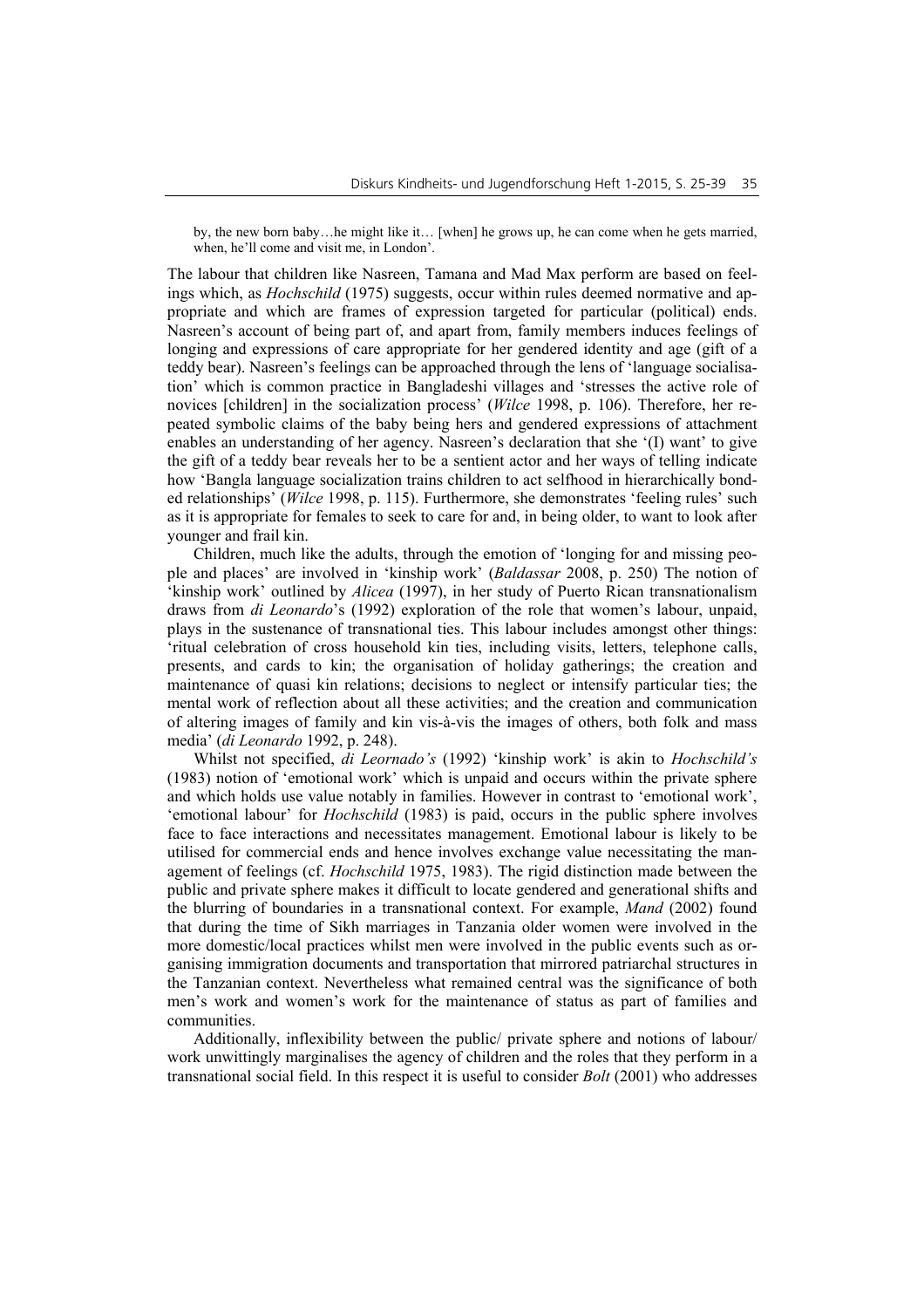emotional labour performed by nurses. *Bolt* (2001) draws from Goffman's 'presentations of the self' thesis to illustrate the many faces nurses have and how they present their competency as social actors performing in 'situated activity' (*Bolt* 2001, p. 87-88). In doing so *Bolt* underlines a related concept from Goffman, of the competent actor which 'provides the necessary 'conceptual connecting tissues' between the private and public worlds of emotion management and emphasising actors' multiple identities' (*Bolt* 2001, p. 88). Children are competent actors, as Nasreen indicates, where they present 'faces' that deliver an acceptable gendered performance of feelings of longing and care for others elsewhere. At the same time, children like Tamana are involved in managing difficult feelings in account of social relations and the shifting positions that they occupy in different translocalities. Being mobile between places and experiencing contradictory feelings *is further* enhanced by the onus on them to acquire the right capitals for being part of a transnational habitus. The inability to translate capitals, as *Zeitlyn's* (2012) describes, creating feelings of ambivalence.

### 6 Conclusion

Ambivalence is a key emotion attributed to transnational lives, however a closer inspection of the ways in which children narrate bodily sensations of being in and out of places, and by extension social relationships, allows us to address the emotional labour children perform as competent social actors in transnational families. Emotions are an integral part of being mobile, and children express these with an emphasis on the body and associated senses. These embodied experiences are part of a British Bangladeshi habitus, as their bodies move through places and associated social relations creating embodied knowledge acquired through labour. Children like Nasreen are overtly involved in emotional labour and through her emotions of 'longing' she maintains connectivity from the past, present and into the future. The baby is imagined as older, by Nasreen and, like her, mobile, collapsing spatial and temporal distinctions. In contrast, keeping trans-local kin relations is not desirable for Tamana as transnational alliances can and do result in loss (of resources and by extension health). Nonetheless, feelings of suspicion and disdain are contextual, for Tamana illustrates differing emotions depending on which family members she is with.

In this paper, I have illustrated functional understandings of the 'visit' children make to Sylhet, as occasions for socialization fail to account for the emplacement of children in generational structures. Therefore, although the (adult) rationale for being in Bangladesh structures children's presence and experiences of 'being there', the lens of emotions allows us to comprehend children's labour as agency (cf. *James/Prout* 1997). It rests on children to be adaptable to achieve the right capital for a British Bangladeshi habitus and to manage being part of/moving between different socio-economic realities and social relations. Such management occurs at the level of emotions and is imbued with feeling, whether these are ambivalent or not, nevertheless requires a closer look at emotions and childhood.

A necessity for understanding children's labour is to explore their positions in transnational kin networks. To suggest that children passively occupy positions fails to locate their agency, as social actors involved in performing labour within particular spaces. Indeed, as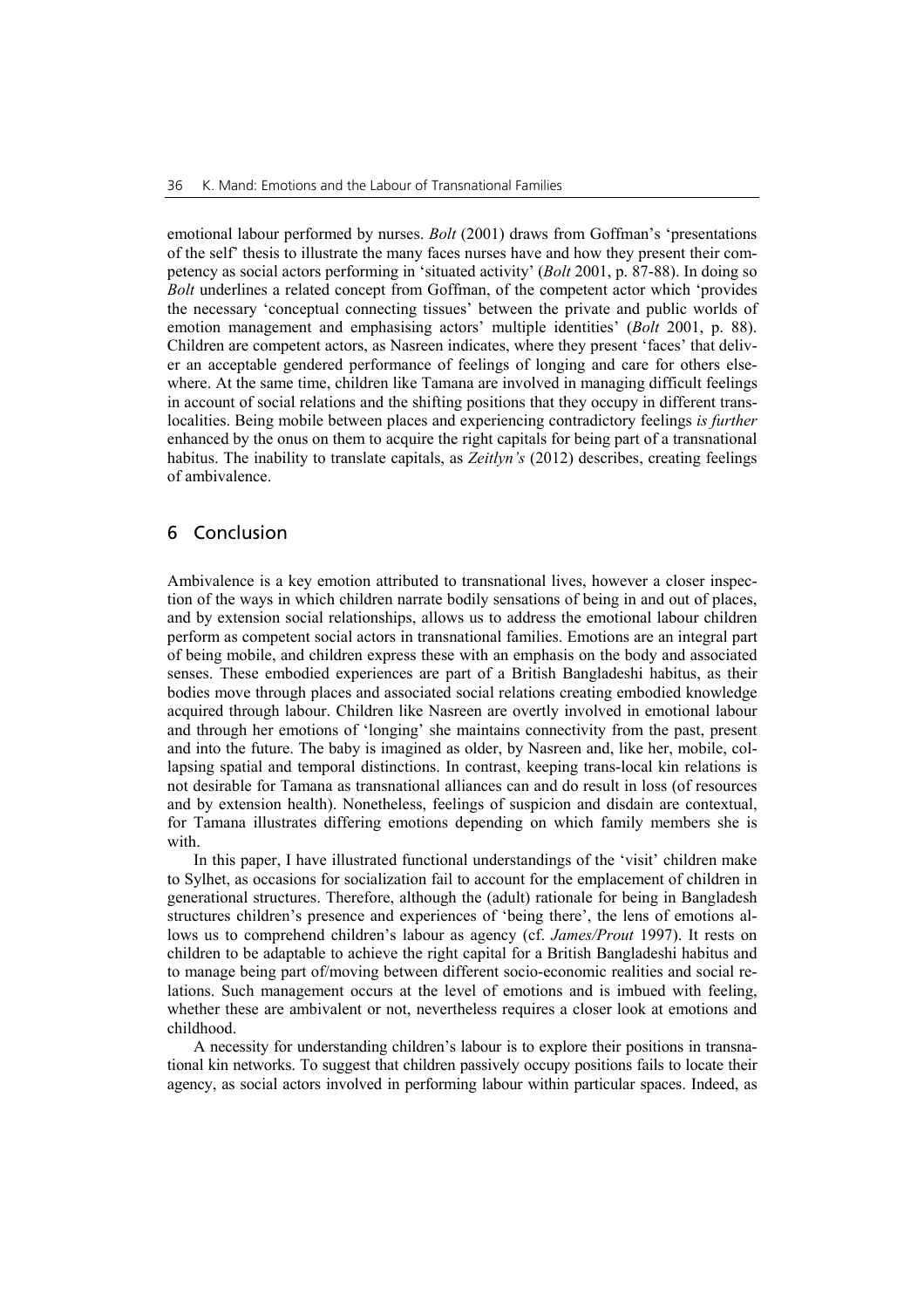indicated earlier, children are in a process of labouring in schools and families although predominant ideological underpinnings around childhood fail to recognise this. Being in Bangladesh is rationalised by adults, for purposes of socialisation, into appropriate social relations and language. It nevertheless involves labour/agency to become competent members of, as *Zeitlyn* (2012) names it, a British-Bangladeshi habitus. These visits, involve labour which occurs in a transnational social field that is at once public as it is private. For, while visits take place in the context of families, they nevertheless encompass public displays of British- Bangladeshi mobility. In this paper, we have seen that a focus on emotions allows us to explore children's practices and experiences of transnationalism and further our understanding of British Bangladeshi transnational families.

#### Notes

- 1 Work undertaken by Mand, Gardner and Zeitlyn on Bangladeshi children is interconnected and is based on an Arts and Humanities Research Council funded project under the Diaspora, Migration and Identities scheme (2006-2010, A/HE508863/1). Zeitlyn was a doctoral student. I would like to thank the anonymous reviewers of this paper for their constructive comments.
- 2 Children chose their own pseudonyms.

#### References

*Alanen*, *L*. (1988): Rethinking Childhood. Acta Sociologica, 31, 1, pp. 53-67.

- *Alicea*, *M*. (1997): 'A Chambered Nautilus': The contradictory nature of Puerto Rican women's role in the social construction of a transnational community. Gender and Society, 11, 5, pp. 597-626.
- *Ballard, R.* (Ed.) (1994): Desh Pardesh: The South Asian Presence in Britain. London.
- *Basch*, *L*./*Glick-Schiller*, *N*./*Szanton-Blanc, C*. (Eds.) (1994): Nations Unbound: Transnational projects, postcolonial predicaments, and deterritorialized nation-states. – New York.
- *Bendelow, G./Mayall, B.* (2002): Children's Emotional Learning in Primary Schools. European Journal of Psychotherapy, Counselling and Health, 5, 3, pp. 291-304.
- *Baldassar, L.* (2008): Missing Kin and Longing to be Together: Emotions and the Construction of Copresence in Transnational Relationships. In*: Svašek, M.* (Ed.): Transnational Families and Emotions, Special Issue, Journal of Intercultural Studies, 29, 3, pp. 247-266.
- *Bolt, S.* (2001): Changing faces: nurses as emotional jugglers. Sociology of Health and Illness, 23, 1, pp. 85-100.
- *Bryceson*, *D.*/*Vuorela*, *U*. (Eds.) (2002): The Transnational Family. New European Frontiers. Oxford.

*Charsley*, K. (Ed.) (2012): Transnationalism, Migration and Marriage. – Oxon.

- *De Hanas, D. N.* (2013): Of Hajj and home: Roots visits to Mecca and Bangladesh in everyday belonging. Ethnicities, 13, 4, pp. 457-472.
- *di Leonardo*, *M*. (1992): The female world of cards and holidays: women, families and the work of kinship. In *Thorne*, *B.*/*Yalom, M*. (Eds.): Rethinking the Family: Some Feminist Questions. – Boston.
- *Gamburd, R.* (2000): The Kitchen Spoon's Handle: Transnationalism and Sri Lankan Migrant Housemaids. – Ithaca/London.
- *Gardner, K.* (1993): Desh and bidesh: Sylheti images of home and away. Man, 28, 1, pp 1-15.
- *Gardner*, *K*. (1995): Global migrants, local lives: Travel and transformation in rural Bangladesh. Oxford.
- *Gardner, K.* (2002): Narrative, Age and Migration: Life history and the Life Course Amongst Bengali Elders. – London.
- *Gardner, K./Mand. K.* (2012) 'My Away is Here': Place, Emplacement and Mobility amongst British Bengali Children. In: *Gardner, K./Mand, K*. (Eds.): Through Children's Eyes: Transnational Migration Reconsidered. Journal of Ethnic and Migration, 38, 6, pp. 969-986.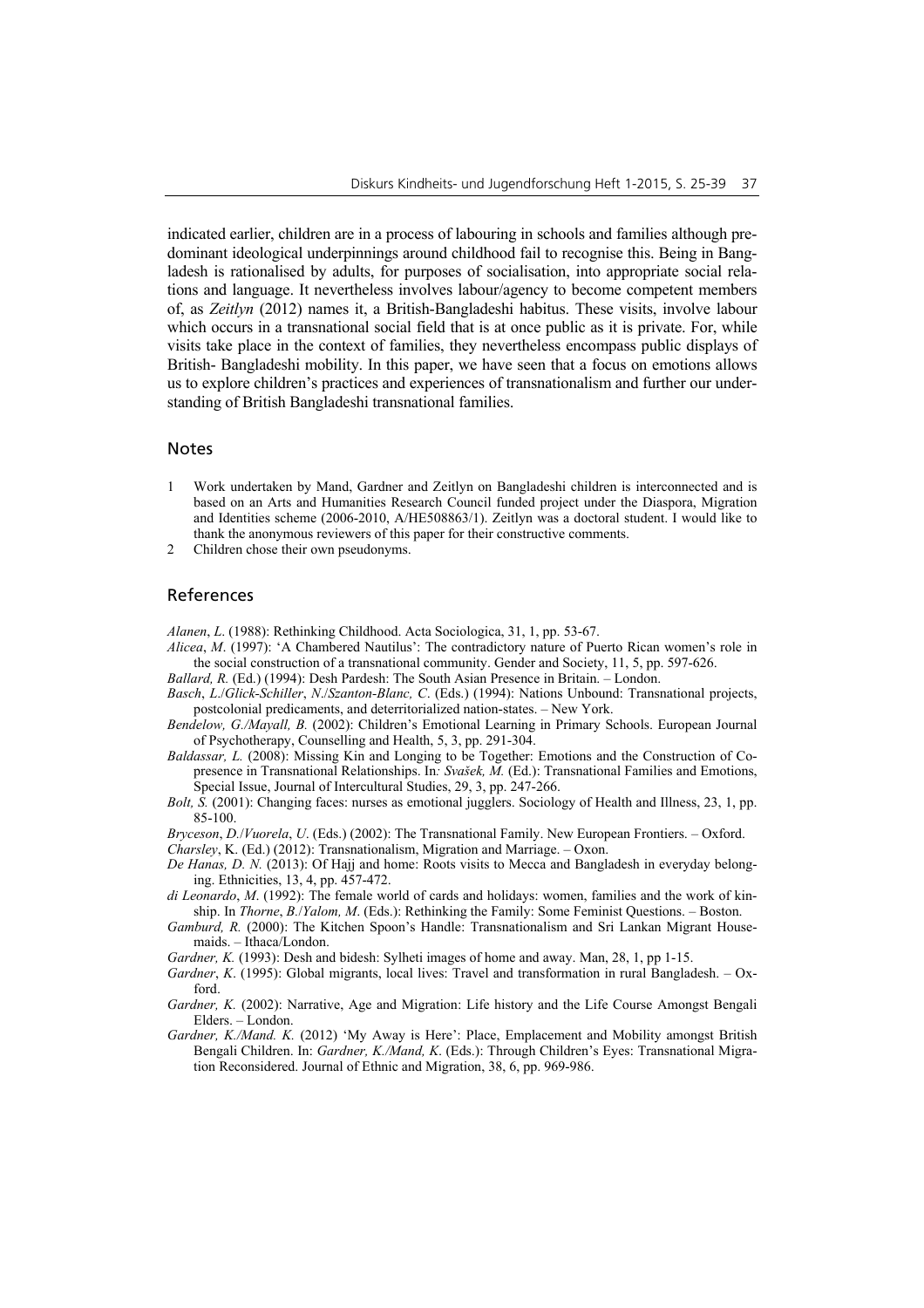- *Glick Schiller*, *N*. (2004): Transnationality. In: *Nugen, D./Vincent, J.* (Eds.): A Companion to the Anthropology of Politics. – Malden, MA, pp. 448-467.
- *Grillo, R. B./Riccio, R./Salih, R.* (2000): Here or There? Contrasting experiences of transnationalism: Moroccans and Senegalese in Italy. – Brighton.
- *Grillo*, *R. B*./*Gardner, K.* (2002): Transnational households and rituals: an overview. Global Networks, 2, 3, pp. 179-190.
- *Hochschild, A. R.* (1975): The Sociology of Feeling and Emotion: Selected Possibilities. Sociological Inquiry, 45, pp. 280-307.

*Hochschild, A. R.* (1983): The Managed Heart: Commercialization of Human Feeling. – Berkeley.

- *James, A./Jenks, C./Prout, A.* (1998): Theorizing Childhood. London. *James, A./Prout, A*. (Eds.) (1997): Reconstructing Childhood. – Basingstoke.
- *Jenks, C.* (1996): Childhood. London.
- *Kaur, R.*/*Hutnyk, J.* (Eds.) (1999): Travel Worlds. Journeys in Contemporary Cultural Politics. London/New York.
- *Laoire*, *C.*/*Carpena-Méndez*, *F.*/*Tyrrell, N./White, A.* (Eds.) (2010): Childhood. A Journal of Global Child Research, 17, pp. 273-287.
- *Levitt, P./Waters, M. C.* (2002): The Changing Face of Home: the transnational Lives of the Second Generation. – New York.
- *Lutz, C./White, M.* (1986): The Anthropology of Emotions. Annual review of Anthropology, 15, pp. 405- 436.
- *McKay, D*. (2005): Migration and the Sensuous Geographies of Re-emplacement in the Philippines. Journal of Intercultural Studies, 26, 1-2, pp. 75-91.
- *McTaggart, R. (Ed.) (1997): Participatory action research: International Contexts and Consequences.* Albany, NY.
- *Mahler, V.*/*Pessar, S.* (2001): Gendered Geographies of Power: Analyzing Gender Across Transnational Spaces. Identities: Global studies in Culture and Power, 7, 4, pp. 441-460.
- *Mand, K.* (2002): Place, gender, power in transnational Sikh marriages. Global Networks, 2, 3, pp. 233- 248.
- *Mand, K.* (2005): Marriage and migration at the end stages. Indian Journal of Gender Studies, 12, 2/3, pp. 407-425.
- *Mand, K.* (2010): 'I've got two houses, one in Bangladesh, one in London. Everybody has!' Home, locality and belonging(s) in the east End. In: *Laoire, C./Carpena-Méndez, F./Tyrrell, N./White, A.* (Eds.): Childhood. A Journal of Global Child Research, 17, pp. 273-287.
- *Mand, K.* (2011): Innovative methods and creative research with children in transnational families. The International Journal of Social Research Methods, 15, 2, pp. 149-160.
- *Mand, K.* (forthcoming, 2016): The body in (e)motion: Diasporic childhoods and global/local. Ethnologia Fennica.
- *Mayall, B.* (2002): Towards a Sociology of Childhood: Thinking from Children's Lives. Buckingham.
- *Morrow, V.* (1996): Rethinking Childhood Dependency: Children's Contribution to the Domestic Economy. The Sociological Review, 44, 1, pp. 58-77.
- *Montgomery, H.* (2003): Major themes in Western constructions of childhood. In: *Woodhead, M./Montgomery, H.* (Eds.): Understanding Childhood. An interdisciplinary Approach. – Milton Keynes, pp. 61-67.
- *Murray, L./Mand, K.* (2013): Travelling near and far: researching children's mobile emotions. Emotions, Space and Society, 9, pp. 72-79.
- *Nieuwenhuys*, *O.* (1996): The paradox of child labour and anthropology. Annual Review of Anthropology, 25, pp. 237-251.
- *Nieuwenhuys*, *O.* (2010): Keep asking: Why childhood? Why children? Why global? Childhood, 17, 3, pp. 231-296.
- *Oakley, J.* (1974): The sociology of Housework. London.
- *Olwig-Fog, K*. (2002): A wedding in the Family: home making in a global kin network. Global Networks, 2, 3, pp. 205-218.
- *Olwig-Fog, K./Gullov, E.* (Eds.) (2004): Children's Places. London.
- *Orellana, M. F./Thorne, B./Chee, A./Lam, W. S. E.* (2001): Transnational Childhoods: The participation of children in processes of family migration. Social Problems, 48, 4, pp. 573-592.